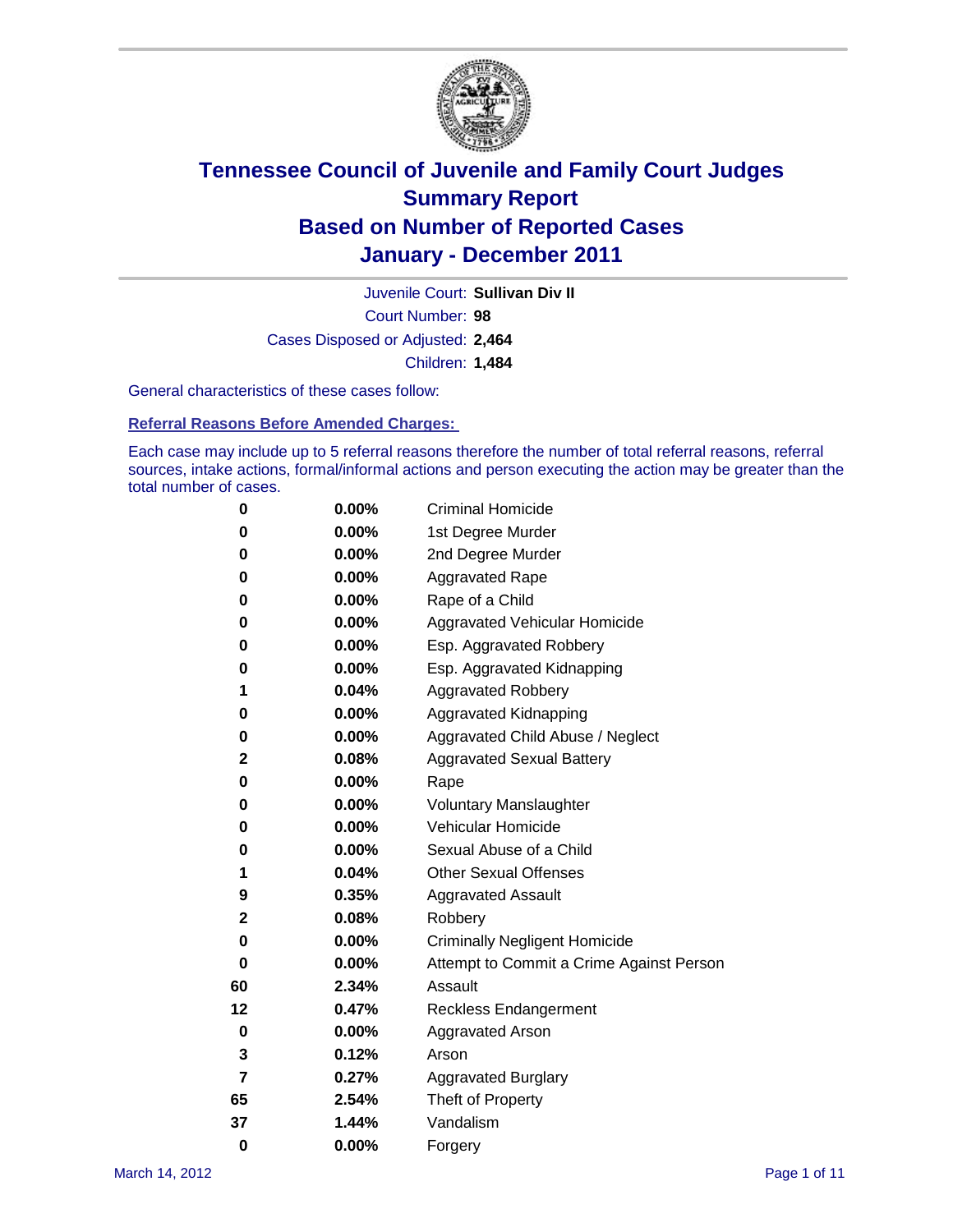

Court Number: **98** Juvenile Court: **Sullivan Div II**

Cases Disposed or Adjusted: **2,464**

Children: **1,484**

#### **Referral Reasons Before Amended Charges:**

Each case may include up to 5 referral reasons therefore the number of total referral reasons, referral sources, intake actions, formal/informal actions and person executing the action may be greater than the total number of cases.

| 0           | 0.00% | <b>Worthless Checks</b>                                     |
|-------------|-------|-------------------------------------------------------------|
| 3           | 0.12% | Illegal Possession / Fraudulent Use of Credit / Debit Cards |
| 5           | 0.20% | <b>Burglary</b>                                             |
| 1           | 0.04% | Unauthorized Use of a Vehicle                               |
| 0           | 0.00% | <b>Cruelty to Animals</b>                                   |
| 1           | 0.04% | Sale of Controlled Substances                               |
| 21          | 0.82% | <b>Other Drug Offenses</b>                                  |
| 34          | 1.33% | Possession of Controlled Substances                         |
| $\mathbf 2$ | 0.08% | <b>Criminal Attempt</b>                                     |
| 2           | 0.08% | Carrying Weapons on School Property                         |
| 2           | 0.08% | Unlawful Carrying / Possession of a Weapon                  |
| 4           | 0.16% | <b>Evading Arrest</b>                                       |
| 1           | 0.04% | Escape                                                      |
| 2           | 0.08% | Driving Under Influence (DUI)                               |
| 17          | 0.66% | Possession / Consumption of Alcohol                         |
| 11          | 0.43% | Resisting Stop, Frisk, Halt, Arrest or Search               |
| 0           | 0.00% | <b>Aggravated Criminal Trespass</b>                         |
| 0           | 0.00% | Harassment                                                  |
| 0           | 0.00% | Failure to Appear                                           |
| 1           | 0.04% | Filing a False Police Report                                |
| 1           | 0.04% | Criminal Impersonation                                      |
| 12          | 0.47% | <b>Disorderly Conduct</b>                                   |
| 12          | 0.47% | <b>Criminal Trespass</b>                                    |
| 6           | 0.23% | <b>Public Intoxication</b>                                  |
| 0           | 0.00% | Gambling                                                    |
| 62          | 2.42% | Traffic                                                     |
| 0           | 0.00% | <b>Local Ordinances</b>                                     |
| 0           | 0.00% | Violation of Wildlife Regulations                           |
| 15          | 0.59% | Contempt of Court                                           |
| 93          | 3.63% | Violation of Probation                                      |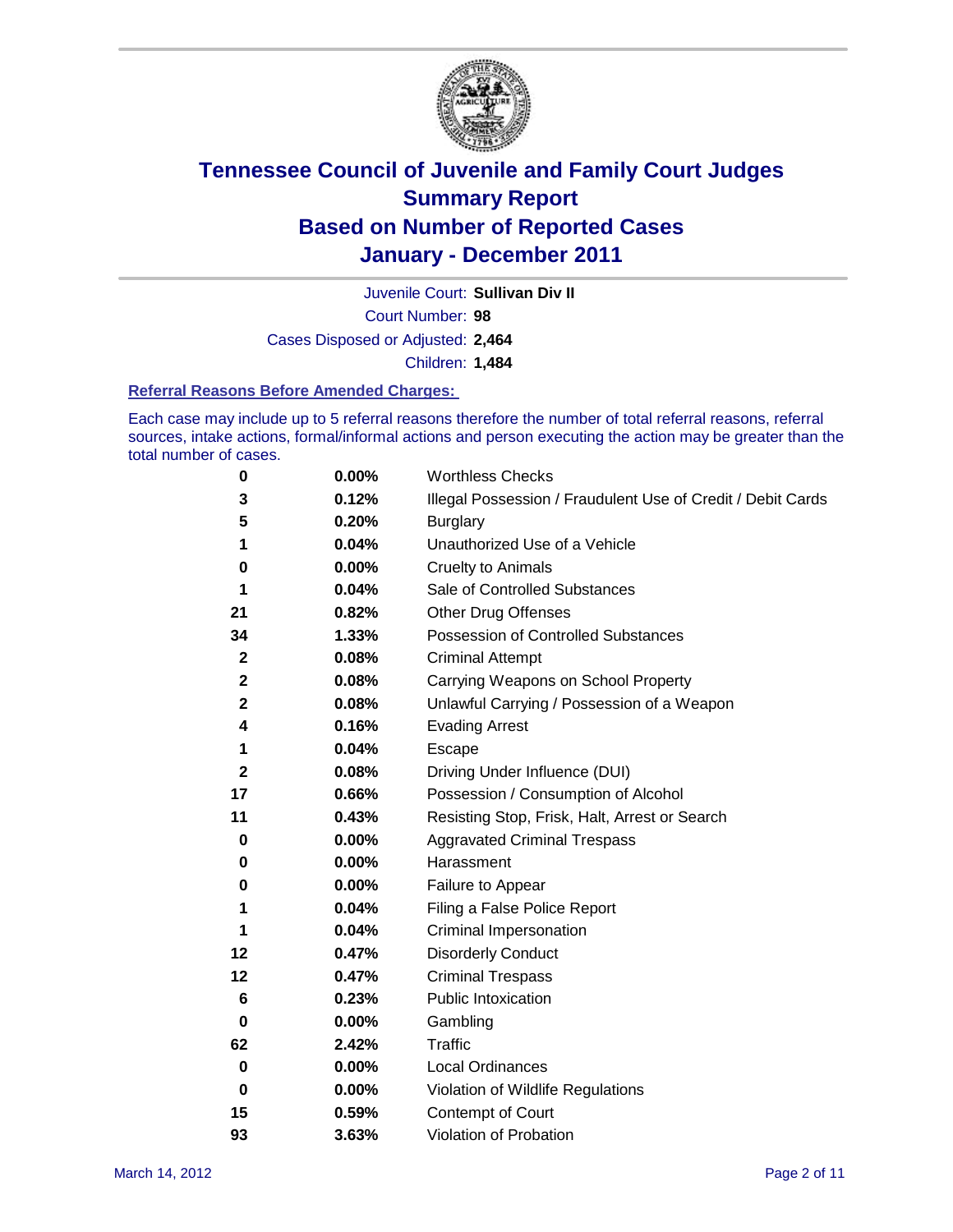

Court Number: **98** Juvenile Court: **Sullivan Div II** Cases Disposed or Adjusted: **2,464** Children: **1,484**

#### **Referral Reasons Before Amended Charges:**

Each case may include up to 5 referral reasons therefore the number of total referral reasons, referral sources, intake actions, formal/informal actions and person executing the action may be greater than the total number of cases.

| $\mathbf{2}$ | 0.08%   | Violation of Aftercare                 |
|--------------|---------|----------------------------------------|
| 28           | 1.09%   | <b>Unruly Behavior</b>                 |
| 72           | 2.81%   | Truancy                                |
| 5            | 0.20%   | In-State Runaway                       |
| 1            | 0.04%   | Out-of-State Runaway                   |
| 97           | 3.78%   | Possession of Tobacco Products         |
| 27           | 1.05%   | Violation of a Valid Court Order       |
| $\mathbf 0$  | 0.00%   | <b>Violation of Curfew</b>             |
| 6            | 0.23%   | <b>Sexually Abused Child</b>           |
| 5            | 0.20%   | <b>Physically Abused Child</b>         |
| 232          | 9.05%   | Dependency / Neglect                   |
| 10           | 0.39%   | <b>Termination of Parental Rights</b>  |
| 22           | 0.86%   | <b>Violation of Pretrial Diversion</b> |
| 8            | 0.31%   | Violation of Informal Adjustment       |
| 544          | 21.23%  | <b>Judicial Review</b>                 |
| 0            | 0.00%   | <b>Administrative Review</b>           |
| 143          | 5.58%   | <b>Foster Care Review</b>              |
| 69           | 2.69%   | Custody                                |
| 83           | 3.24%   | Visitation                             |
| 19           | 0.74%   | Paternity / Legitimation               |
| 657          | 25.63%  | <b>Child Support</b>                   |
| 0            | 0.00%   | <b>Request for Medical Treatment</b>   |
| $\mathbf 2$  | 0.08%   | <b>Consent to Marry</b>                |
| 24           | 0.94%   | Other                                  |
| 2,563        | 100.00% | <b>Total Referrals</b>                 |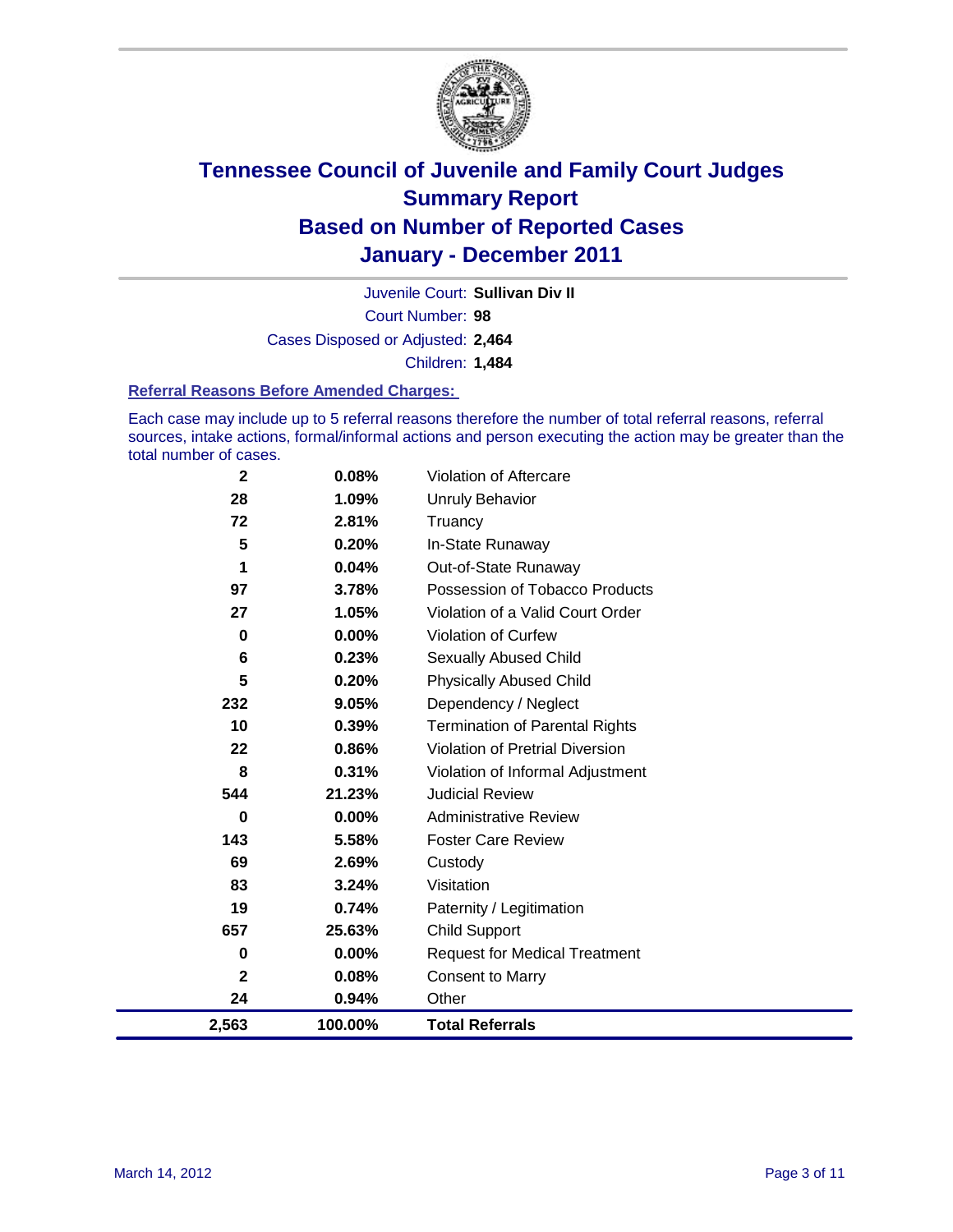

| Juvenile Court: Sullivan Div II |                                   |                                   |  |  |
|---------------------------------|-----------------------------------|-----------------------------------|--|--|
| Court Number: 98                |                                   |                                   |  |  |
|                                 | Cases Disposed or Adjusted: 2,464 |                                   |  |  |
|                                 |                                   | Children: 1,484                   |  |  |
| <b>Referral Sources: 1</b>      |                                   |                                   |  |  |
| 402                             | 15.68%                            | Law Enforcement                   |  |  |
| 188                             | 7.34%                             | Parents                           |  |  |
| 50                              | 1.95%                             | <b>Relatives</b>                  |  |  |
| 4                               | 0.16%                             | Self                              |  |  |
| 127                             | 4.96%                             | School                            |  |  |
| 0                               | 0.00%                             | <b>CSA</b>                        |  |  |
| 470                             | 18.34%                            | <b>DCS</b>                        |  |  |
| 0                               | 0.00%                             | <b>Other State Department</b>     |  |  |
| 647                             | 25.24%                            | <b>District Attorney's Office</b> |  |  |
| 578                             | 22.55%                            | <b>Court Staff</b>                |  |  |
| 5                               | 0.20%                             | Social Agency                     |  |  |
| 19                              | 0.74%                             | <b>Other Court</b>                |  |  |
| 47                              | 1.83%                             | Victim                            |  |  |
| 1                               | 0.04%                             | Child & Parent                    |  |  |
| 0                               | $0.00\%$                          | Hospital                          |  |  |
| 0                               | 0.00%                             | Unknown                           |  |  |
| 25                              | 0.98%                             | Other                             |  |  |

### **Age of Child at Referral: 2**

| 1,484 | 100.00%  | <b>Total Child Count</b> |
|-------|----------|--------------------------|
| 0     | $0.00\%$ | <b>Unknown</b>           |
| 22    | 1.48%    | Ages 19 and Over         |
| 210   | 14.15%   | Ages 17 through 18       |
| 242   | 16.31%   | Ages 15 through 16       |
| 150   | 10.11%   | Ages 13 through 14       |
| 104   | 7.01%    | Ages 11 through 12       |
| 756   | 50.94%   | Ages 10 and Under        |
|       |          |                          |

<sup>1</sup> If different than number of Referral Reasons (2563), verify accuracy of your court's data.

<sup>2</sup> One child could be counted in multiple categories, verify accuracy of your court's data

**2,563 100.00% Total Referral Sources**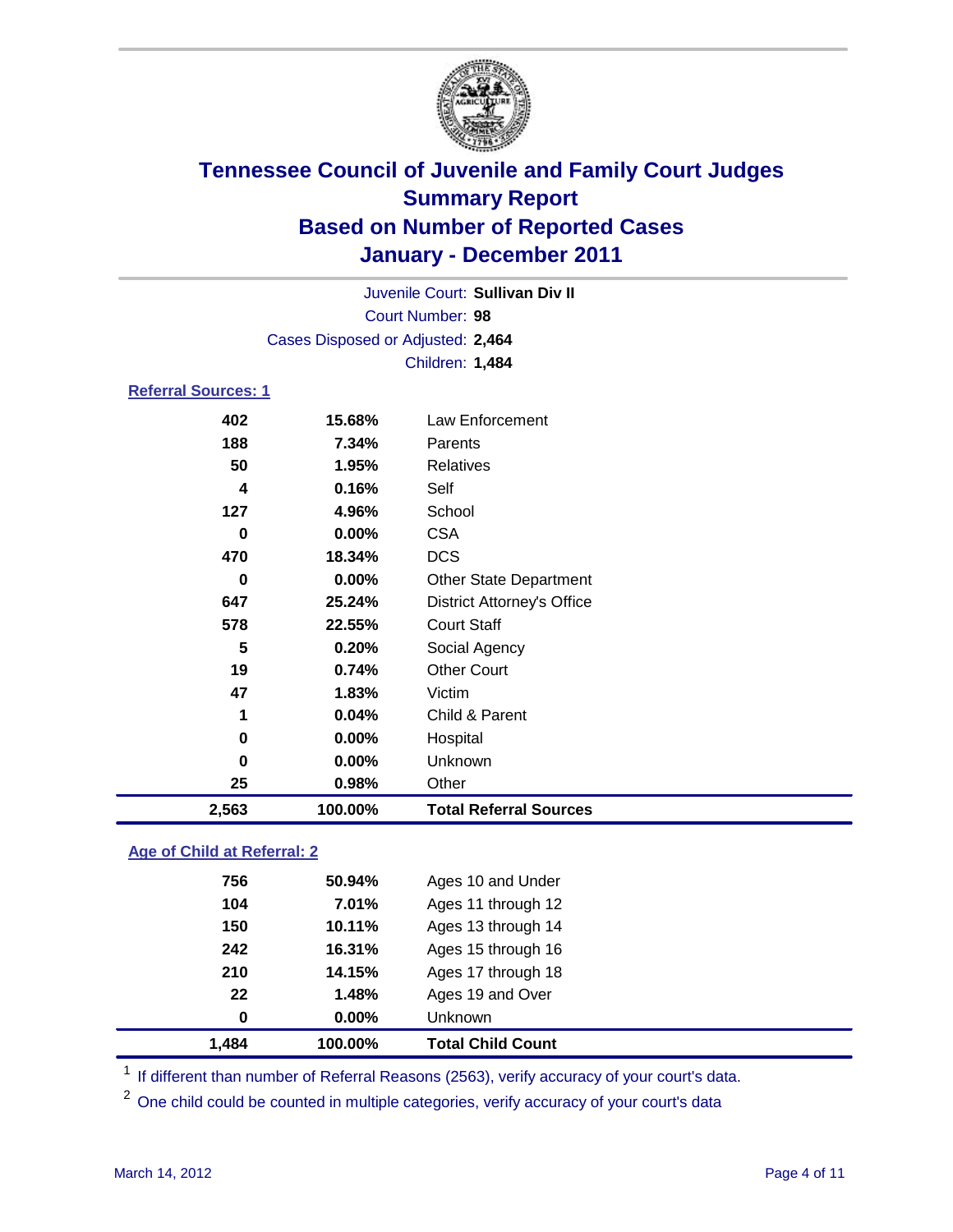

| Juvenile Court: Sullivan Div II         |                                   |                          |  |  |  |
|-----------------------------------------|-----------------------------------|--------------------------|--|--|--|
|                                         | <b>Court Number: 98</b>           |                          |  |  |  |
|                                         | Cases Disposed or Adjusted: 2,464 |                          |  |  |  |
|                                         |                                   | Children: 1,484          |  |  |  |
| Sex of Child: 1                         |                                   |                          |  |  |  |
| 820                                     | 55.26%                            | Male                     |  |  |  |
| 664                                     | 44.74%                            | Female                   |  |  |  |
| $\mathbf 0$                             | 0.00%                             | Unknown                  |  |  |  |
| 1,484                                   | 100.00%                           | <b>Total Child Count</b> |  |  |  |
| Race of Child: 1                        |                                   |                          |  |  |  |
| 1,024                                   | 69.00%                            | White                    |  |  |  |
| 81                                      | 5.46%                             | African American         |  |  |  |
| $\overline{\mathbf{2}}$                 | 0.13%                             | Native American          |  |  |  |
| $\overline{2}$                          | 0.13%                             | Asian                    |  |  |  |
| $\overline{7}$                          | 0.47%                             | Mixed                    |  |  |  |
| 368                                     | 24.80%                            | Unknown                  |  |  |  |
| 1,484                                   | 100.00%                           | <b>Total Child Count</b> |  |  |  |
| <b>Hispanic Origin: 1</b>               |                                   |                          |  |  |  |
| 19                                      | 1.28%                             | Yes                      |  |  |  |
| 1,465                                   | 98.72%                            | <b>No</b>                |  |  |  |
| $\mathbf 0$                             | 0.00%                             | Unknown                  |  |  |  |
| 1,484                                   | 100.00%                           | <b>Total Child Count</b> |  |  |  |
| <b>School Enrollment of Children: 1</b> |                                   |                          |  |  |  |
| 1,461                                   | 98.45%                            | Yes                      |  |  |  |
| 23                                      | 1.55%                             | No                       |  |  |  |
| $\mathbf 0$                             | 0.00%                             | Unknown                  |  |  |  |
| 1,484                                   | 100.00%                           | <b>Total Child Count</b> |  |  |  |

<sup>1</sup> One child could be counted in multiple categories, verify accuracy of your court's data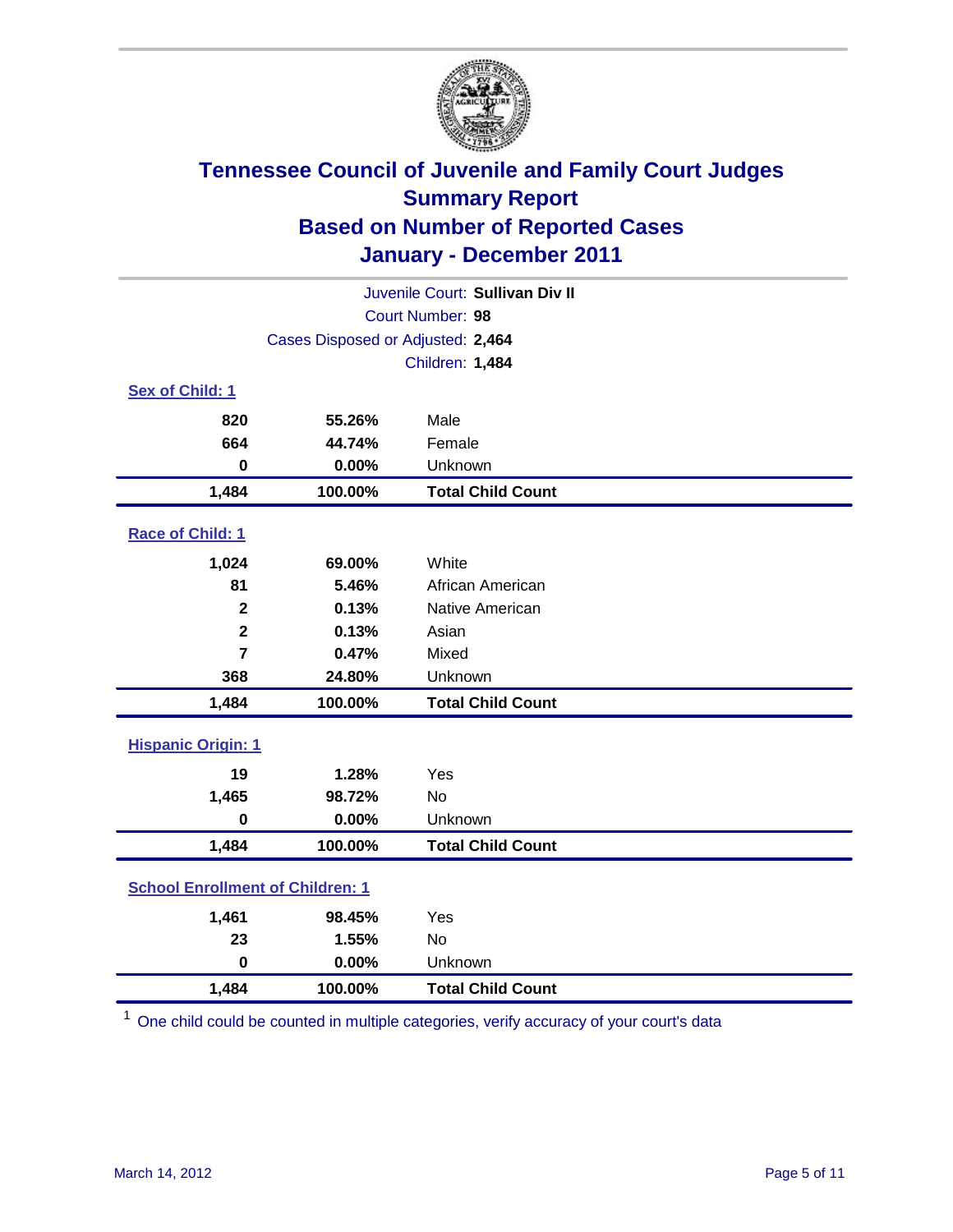

Court Number: **98** Juvenile Court: **Sullivan Div II** Cases Disposed or Adjusted: **2,464** Children: **1,484**

### **Living Arrangement of Child at Time of Referral: 1**

| 1,484        | 100.00%  | <b>Total Child Count</b>     |  |
|--------------|----------|------------------------------|--|
| 3            | 0.20%    | Other                        |  |
| 0            | $0.00\%$ | <b>Unknown</b>               |  |
| $\mathbf{2}$ | 0.13%    | Independent                  |  |
| 0            | $0.00\%$ | In an Institution            |  |
| 3            | 0.20%    | In a Residential Center      |  |
| 1            | $0.07\%$ | In a Group Home              |  |
| 119          | 8.02%    | With Foster Family           |  |
| 13           | 0.88%    | With Adoptive Parents        |  |
| 188          | 12.67%   | <b>With Relatives</b>        |  |
| 108          | 7.28%    | With Father                  |  |
| 798          | 53.77%   | With Mother                  |  |
| 65           | 4.38%    | With Mother and Stepfather   |  |
| 14           | 0.94%    | With Father and Stepmother   |  |
| 170          | 11.46%   | With Both Biological Parents |  |
|              |          |                              |  |

### **Type of Detention: 2**

| 2,464 | 100.00%  | <b>Total Detention Count</b> |  |
|-------|----------|------------------------------|--|
| 1     | 0.04%    | Other                        |  |
| 1,920 | 77.92%   | Does Not Apply               |  |
| 0     | $0.00\%$ | Unknown                      |  |
| 0     | $0.00\%$ | <b>Psychiatric Hospital</b>  |  |
| 0     | 0.00%    | Jail - No Separation         |  |
| 0     | $0.00\%$ | Jail - Partial Separation    |  |
| 0     | 0.00%    | Jail - Complete Separation   |  |
| 97    | 3.94%    | Juvenile Detention Facility  |  |
| 446   | 18.10%   | Non-Secure Placement         |  |
|       |          |                              |  |

<sup>1</sup> One child could be counted in multiple categories, verify accuracy of your court's data

<sup>2</sup> If different than number of Cases (2464) verify accuracy of your court's data.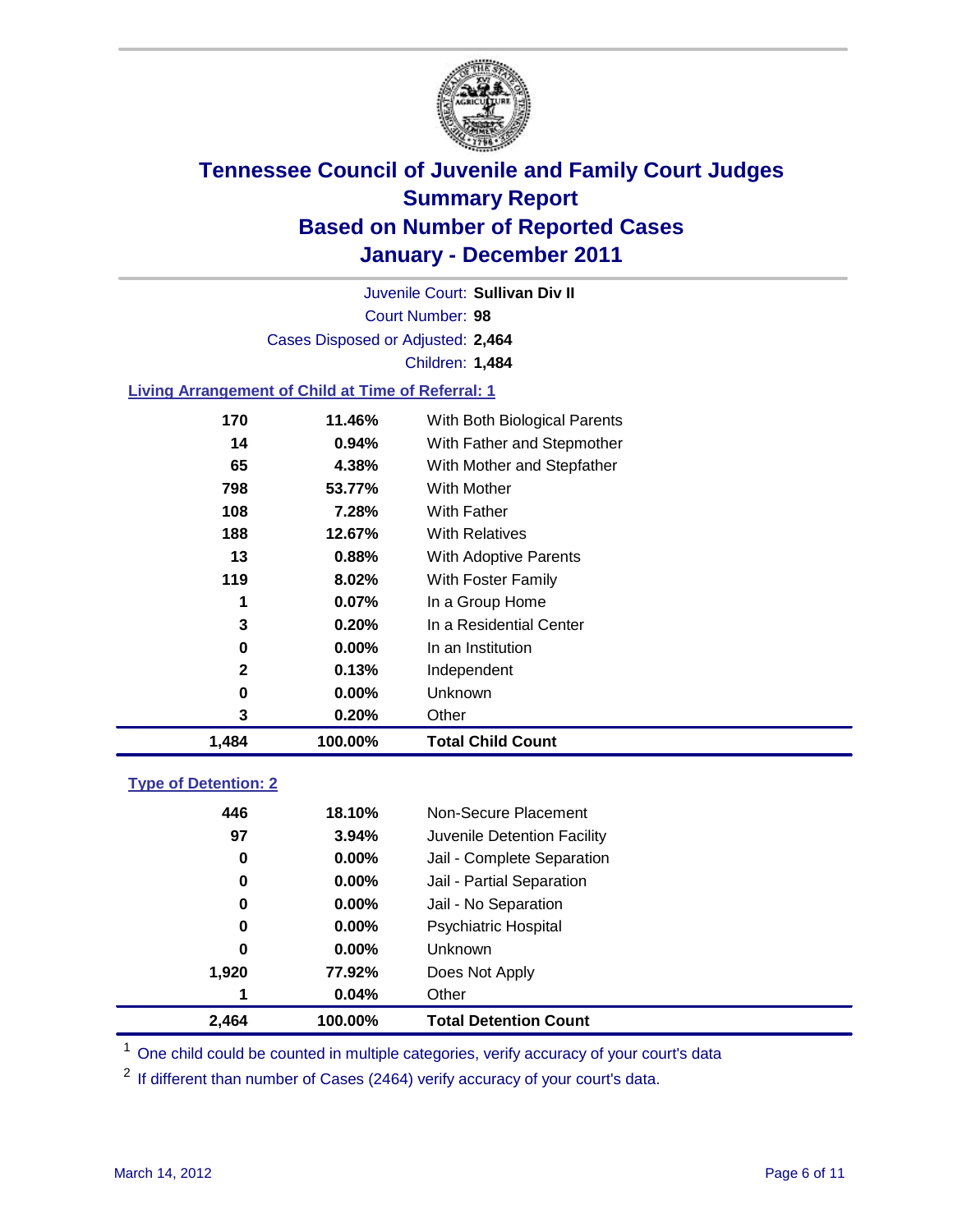

|                                                    | Juvenile Court: Sullivan Div II   |                                                                      |  |  |
|----------------------------------------------------|-----------------------------------|----------------------------------------------------------------------|--|--|
|                                                    | Court Number: 98                  |                                                                      |  |  |
|                                                    | Cases Disposed or Adjusted: 2,464 |                                                                      |  |  |
|                                                    |                                   | <b>Children: 1,484</b>                                               |  |  |
| <b>Placement After Secure Detention Hearing: 1</b> |                                   |                                                                      |  |  |
| 0                                                  | 0.00%                             | Returned to Prior Living Arrangement                                 |  |  |
| 0                                                  | 0.00%                             | Juvenile Detention Facility                                          |  |  |
| 0                                                  | 0.00%                             | Jail                                                                 |  |  |
| 0                                                  | 0.00%                             | Shelter / Group Home                                                 |  |  |
| 0                                                  | 0.00%                             | <b>Foster Family Home</b>                                            |  |  |
| 0                                                  | 0.00%                             | Psychiatric Hospital                                                 |  |  |
| Ω                                                  | 0.00%                             | Unknown                                                              |  |  |
| 2,464                                              | 100.00%                           | Does Not Apply                                                       |  |  |
| 0                                                  | 0.00%                             | Other                                                                |  |  |
| 2,464                                              | 100.00%                           | <b>Total Placement Count</b>                                         |  |  |
| <b>Intake Actions: 2</b>                           |                                   |                                                                      |  |  |
|                                                    |                                   | <b>Petition Filed</b>                                                |  |  |
| 1,593<br>316                                       | 62.15%<br>12.33%                  | <b>Motion Filed</b>                                                  |  |  |
| 144                                                | 5.62%                             | <b>Citation Processed</b>                                            |  |  |
| $\bf{0}$                                           | 0.00%                             |                                                                      |  |  |
| 481                                                | 18.77%                            | Notification of Paternity Processed<br>Scheduling of Judicial Review |  |  |
| 0                                                  | 0.00%                             | Scheduling of Administrative Review                                  |  |  |
| 0                                                  | $0.00\%$                          | Scheduling of Foster Care Review                                     |  |  |
| 0                                                  | 0.00%                             | Unknown                                                              |  |  |
| 0                                                  | 0.00%                             | Does Not Apply                                                       |  |  |
| 29                                                 | 1.13%                             | Other                                                                |  |  |
|                                                    |                                   |                                                                      |  |  |
| 2,563                                              | 100.00%                           | <b>Total Intake Count</b>                                            |  |  |

<sup>1</sup> If different than number of Cases (2464) verify accuracy of your court's data.

<sup>2</sup> If different than number of Referral Reasons (2563), verify accuracy of your court's data.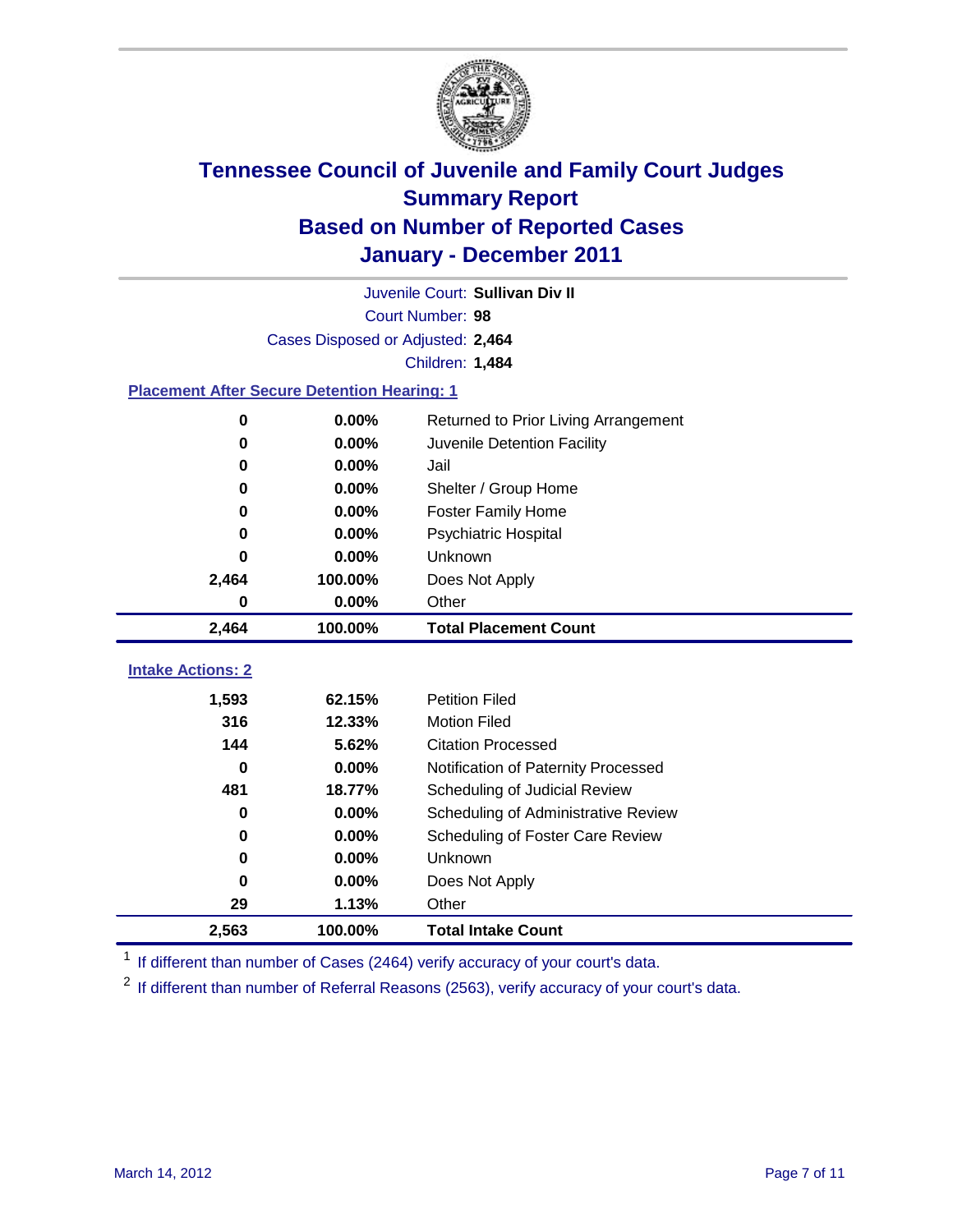

Court Number: **98** Juvenile Court: **Sullivan Div II** Cases Disposed or Adjusted: **2,464** Children: **1,484**

### **Last Grade Completed by Child: 1**

| 514                                     | 34.64%   | Too Young for School         |  |
|-----------------------------------------|----------|------------------------------|--|
| 0                                       | 0.00%    | Preschool                    |  |
| 23                                      | 1.55%    | Kindergarten                 |  |
| 26                                      | 1.75%    | 1st Grade                    |  |
| 13                                      | 0.88%    | 2nd Grade                    |  |
| 23                                      | 1.55%    | 3rd Grade                    |  |
| 30                                      | 2.02%    | 4th Grade                    |  |
| 32                                      | 2.16%    | 5th Grade                    |  |
| 37                                      | 2.49%    | 6th Grade                    |  |
| 62                                      | 4.18%    | 7th Grade                    |  |
| 88                                      | 5.93%    | 8th Grade                    |  |
| 115                                     | 7.75%    | 9th Grade                    |  |
| 156                                     | 10.51%   | 10th Grade                   |  |
| 77                                      | 5.19%    | 11th Grade                   |  |
| 15                                      | 1.01%    | 12th Grade                   |  |
| $\bf{0}$                                | $0.00\%$ | Non-Graded Special Ed        |  |
| 0                                       | 0.00%    | <b>GED</b>                   |  |
| 0                                       | $0.00\%$ | Graduated                    |  |
| 0                                       | 0.00%    | <b>Never Attended School</b> |  |
| 273                                     | 18.40%   | Unknown                      |  |
| $\mathbf 0$                             | 0.00%    | Other                        |  |
| 1,484                                   | 100.00%  | <b>Total Child Count</b>     |  |
| <b>Enrolled in Special Education: 1</b> |          |                              |  |
|                                         |          |                              |  |

| 1,484 | 100.00%       | <b>Total Child Count</b> |
|-------|---------------|--------------------------|
|       | $0.00\%$<br>0 | Unknown                  |
| 1.407 | 94.81%        | No                       |
| 77    | 5.19%         | Yes                      |
|       |               |                          |

One child could be counted in multiple categories, verify accuracy of your court's data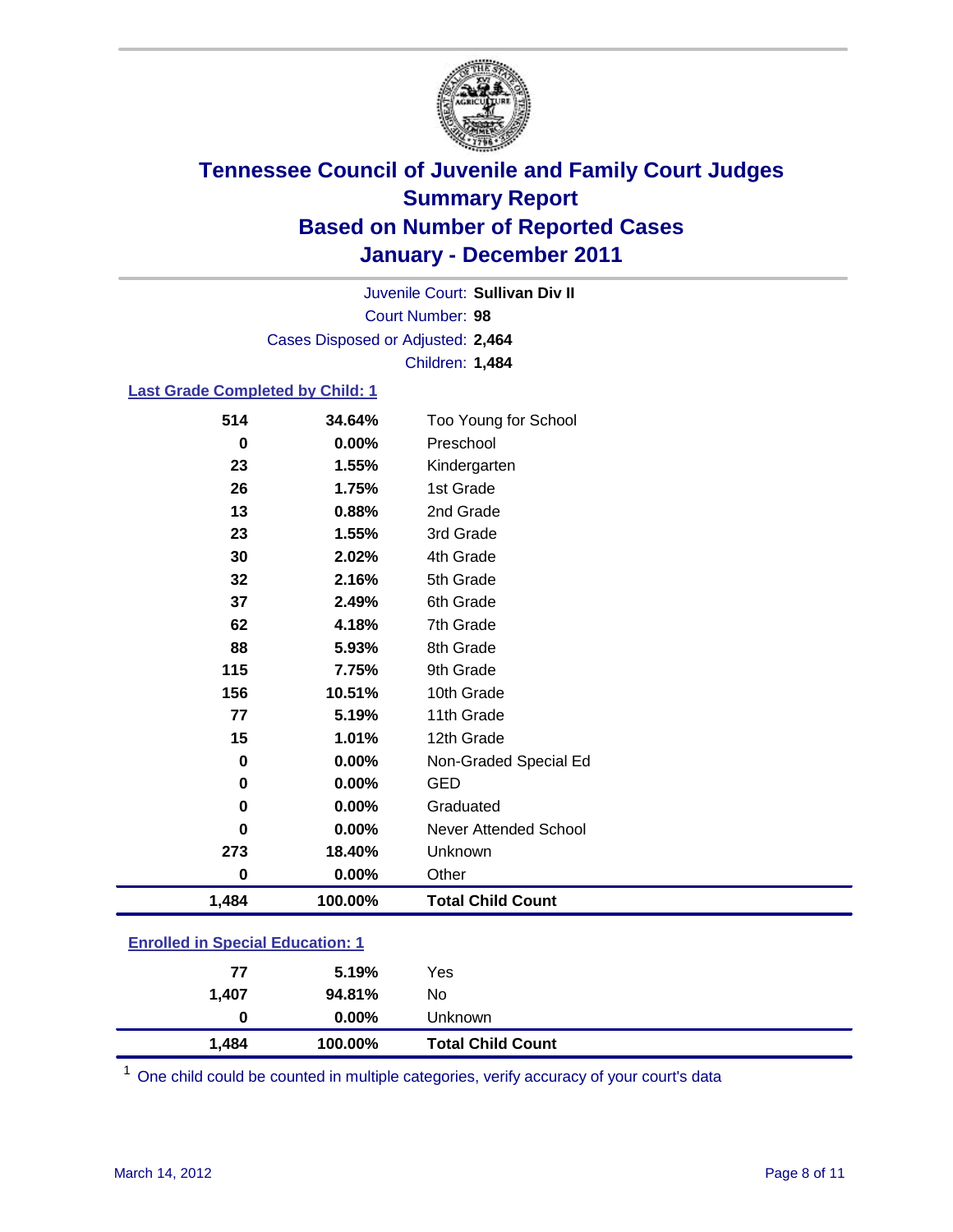

|                              | Juvenile Court: Sullivan Div II   |                           |  |  |
|------------------------------|-----------------------------------|---------------------------|--|--|
| Court Number: 98             |                                   |                           |  |  |
|                              | Cases Disposed or Adjusted: 2,464 |                           |  |  |
|                              | Children: 1,484                   |                           |  |  |
| <b>Action Executed By: 1</b> |                                   |                           |  |  |
| 1,625                        | 63.40%                            | Judge                     |  |  |
| 849                          | 33.13%                            | Magistrate                |  |  |
| 89                           | 3.47%                             | <b>YSO</b>                |  |  |
| 0                            | $0.00\%$                          | Other                     |  |  |
| 0                            | $0.00\%$                          | Unknown                   |  |  |
| 2,563                        | 100.00%                           | <b>Total Action Count</b> |  |  |

### **Formal / Informal Actions: 1**

| 169      | 6.59%    | Dismissed                                        |
|----------|----------|--------------------------------------------------|
| 0        | $0.00\%$ | Retired / Nolle Prosequi                         |
| 242      | 9.44%    | <b>Complaint Substantiated Delinquent</b>        |
| 115      | 4.49%    | <b>Complaint Substantiated Status Offender</b>   |
| 135      | 5.27%    | <b>Complaint Substantiated Dependent/Neglect</b> |
| 0        | $0.00\%$ | <b>Complaint Substantiated Abused</b>            |
| 0        | $0.00\%$ | <b>Complaint Substantiated Mentally III</b>      |
| 134      | 5.23%    | Informal Adjustment                              |
| 105      | 4.10%    | <b>Pretrial Diversion</b>                        |
| 0        | $0.00\%$ | <b>Transfer to Adult Court Hearing</b>           |
| 0        | $0.00\%$ | Charges Cleared by Transfer to Adult Court       |
| 1,398    | 54.55%   | <b>Special Proceeding</b>                        |
| 223      | 8.70%    | <b>Review Concluded</b>                          |
| $\bf{0}$ | $0.00\%$ | Case Held Open                                   |
| 42       | 1.64%    | Other                                            |
| 0        | $0.00\%$ | <b>Unknown</b>                                   |
| 2,563    | 100.00%  | <b>Total Action Count</b>                        |

<sup>1</sup> If different than number of Referral Reasons (2563), verify accuracy of your court's data.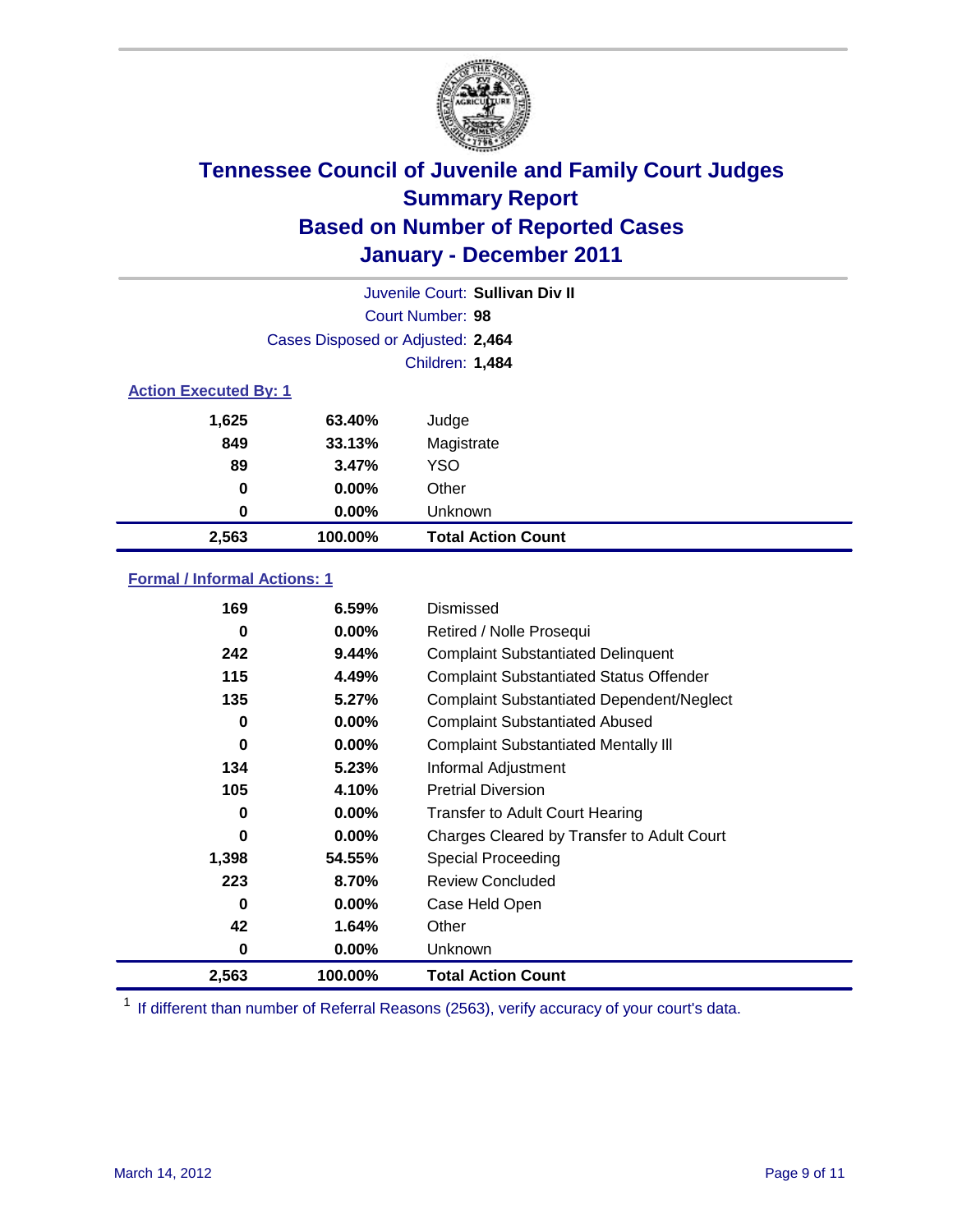

|                       |                                   | Juvenile Court: Sullivan Div II                       |
|-----------------------|-----------------------------------|-------------------------------------------------------|
|                       |                                   | Court Number: 98                                      |
|                       | Cases Disposed or Adjusted: 2,464 |                                                       |
|                       |                                   | Children: 1,484                                       |
| <b>Case Outcomes:</b> |                                   | There can be multiple outcomes for one child or case. |
| 147                   | 2.93%                             | <b>Case Dismissed</b>                                 |
| 0                     | 0.00%                             | Case Retired or Nolle Prosequi                        |
| 43                    | 0.86%                             | Warned / Counseled                                    |
| 549                   | 10.95%                            | <b>Held Open For Review</b>                           |
| 70                    | 1.40%                             | Supervision / Probation to Juvenile Court             |
| 1                     | 0.02%                             | <b>Probation to Parents</b>                           |
| 394                   | 7.86%                             | Referral to Another Entity for Supervision / Service  |
| 62                    | 1.24%                             | Referred for Mental Health Counseling                 |
| 114                   | 2.27%                             | Referred for Alcohol and Drug Counseling              |
| 0                     | 0.00%                             | <b>Referred to Alternative School</b>                 |
| 0                     | 0.00%                             | Referred to Private Child Agency                      |
| 51                    | 1.02%                             | Referred to Defensive Driving School                  |
| 0                     | 0.00%                             | Referred to Alcohol Safety School                     |
| 0                     | 0.00%                             | Referred to Juvenile Court Education-Based Program    |
| 36                    | 0.72%                             | Driver's License Held Informally                      |
| 0                     | 0.00%                             | <b>Voluntary Placement with DMHMR</b>                 |
| 6                     | 0.12%                             | <b>Private Mental Health Placement</b>                |
| 0                     | 0.00%                             | <b>Private MR Placement</b>                           |
| 22                    | 0.44%                             | Placement with City/County Agency/Facility            |
| 224                   | 4.47%                             | Placement with Relative / Other Individual            |
| 47                    | 0.94%                             | Fine                                                  |
| 82                    | 1.64%                             | <b>Public Service</b>                                 |
| 53                    | 1.06%                             | Restitution                                           |
| 1                     | 0.02%                             | <b>Runaway Returned</b>                               |
| 208                   | 4.15%                             | No Contact Order                                      |
| $\bf{0}$              | 0.00%                             | Injunction Other than No Contact Order                |
| 16                    | 0.32%                             | <b>House Arrest</b>                                   |
| 0                     | 0.00%                             | <b>Court Defined Curfew</b>                           |
| 0                     | 0.00%                             | Dismissed from Informal Adjustment                    |
| 0                     | 0.00%                             | <b>Dismissed from Pretrial Diversion</b>              |
| 15                    | 0.30%                             | <b>Released from Probation</b>                        |
| 2                     | 0.04%                             | <b>Transferred to Adult Court</b>                     |
| 0                     | $0.00\%$                          | <b>DMHMR Involuntary Commitment</b>                   |